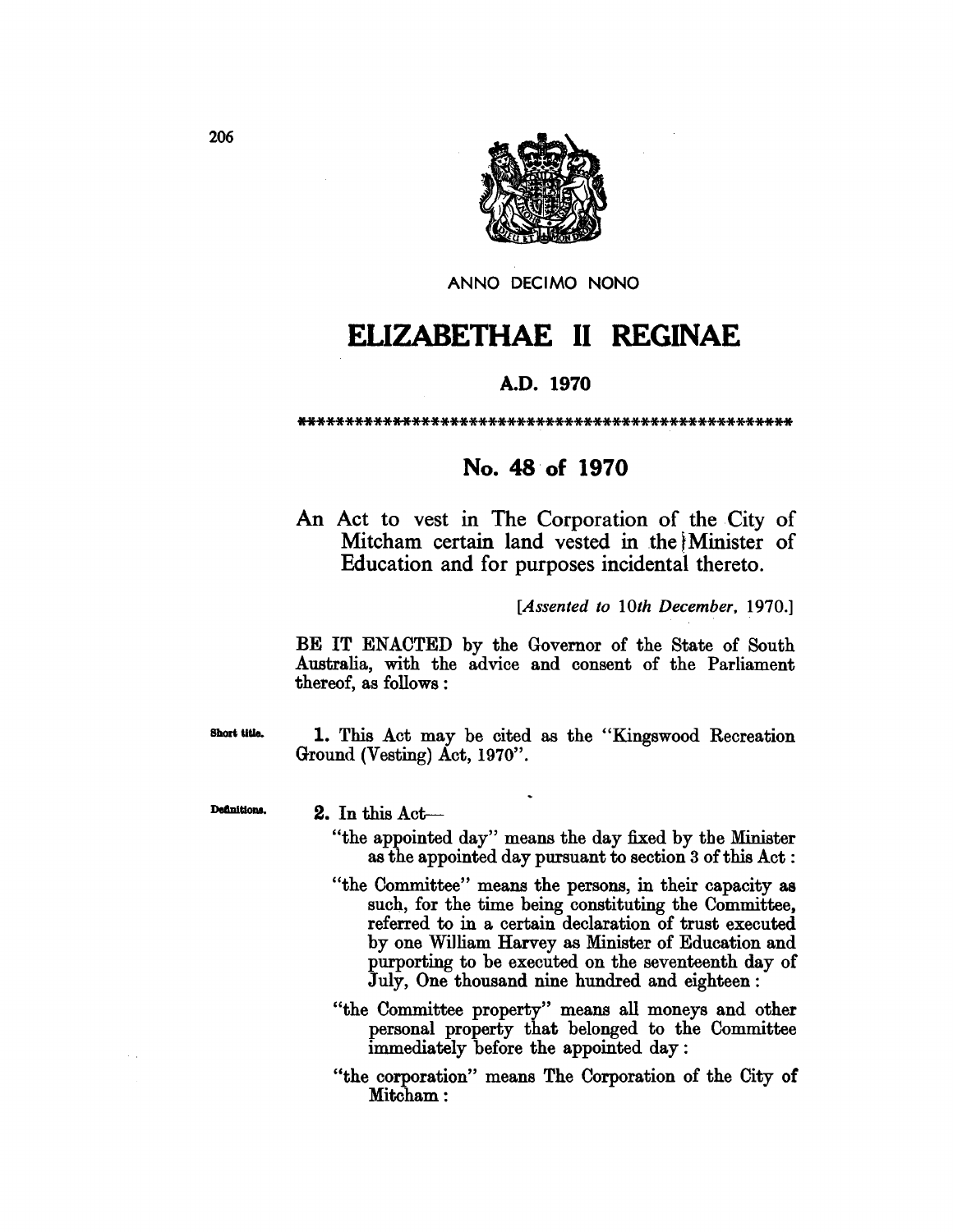"the Minister" means the Minister of Education:

- "the recreation ground" means the balance of the land remaining in Certificate of Title Register Book Volume 759 Folio 184 and known as the "Kingswood Recreation Ground" :
- "the Registrar-General" means the person for the time being holding the office of Registrar-General under the Real Property Act, 1886-1969, or the Registrar-General of Deeds under the Registration of Deeds Act, 1935- 1962.

**3.** (1) Subject to this section, the Minister may, by notice Appointed day. published in the *Gazette,* fix a day to be the appointed day for the purposes of this Act.

(2) The Minister shall not fix a day pursuant to subsection (1) of this section until he is satisfied that arrangements have been made to permit the use of the recreation ground, after the appointed day, by-

(a) children attending such public schools, as the Minister sees fit, as a school playground or for the purposes of sport, recreation, physical culture or other activities;

and

(b) such other persons or bodies who or which were entitled to use the recreation ground immediately before the appointed day.

(3) Nothing in subsection (2) of this section shall be construed as limiting or restricting the power of the corporation, on and after the appointed day, to make arrangements, not inconsistent with the arrangements referred to in that subsection, to permit the use of the recreation ground by children attending any school, whether a public school or not, as a school playground or for the purposes of sport, recreation, physical culture or other activities.

4. On and after the appointed day the recreation ground resting of restaurant shall-

(a) cease to be vested in the Minister;

and

(b) vest in the corporation for an estate in fee simple freed and discharged from any trust, estate, right, title, interest, claim or demand of any description whatsoever.